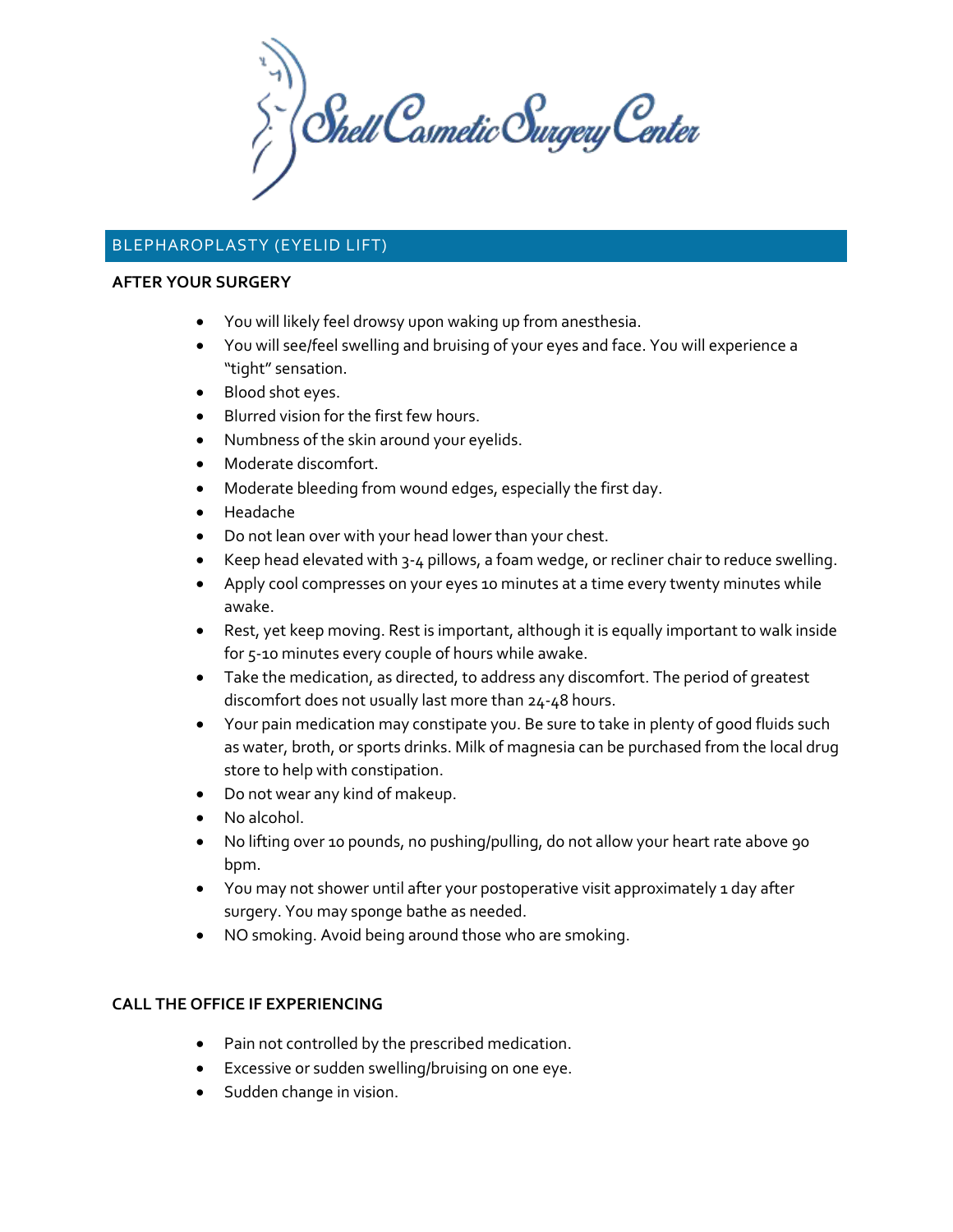- Protruding eye.
- Bright red drainage on dressing that continues to enlarge.
- Temperature higher than 101 degrees F.
- Severe nausea and vomiting.
- Pain in calf, knee, groin, or shortness of breath.
- Continuous dizziness or unusual behavior.

## **2 TO 7 DAYS FOLLOWING SURGERY**

- During this time, you can expect to slowly progress day by day.
- Do not lean over with your head lower than your chest.
- Keep head elevated with 3-4 pillows, a foam wedge, or recliner chair to reduce swelling.
- Please be sure to speak with Dr. Shell before you begin to drive or return to work or a regular routine at home.
- Do not wear any kind of makeup.
- You may wash your hair in the "face up" position.
- Wash incisions twice daily with Dial antibacterial soap and pat dry with clean cloth.
- Do not submerge your head under water.
- Apply cool compresses on your eyes 10 minutes at a time every twenty minutes while awake.
- Keep scars moist by applying Bacitracin antibacterial ointment 3-4 times daily.
- Continue a well-balanced diet with adequate hydration.
- Advice exposure to sun and heat.
- Continue to take prescribed pain medications as needed.
- Sutures on your eyes will be removed approximately 5-7 days after your surgery.
- Begin to transition from prescribed pain medication to over the counter alternative. Dr. Shell and staff can guide you through this as needed.
- Avoid exercise other than walking. Leisurely daily walks will help you feel better and prevent blood clots.
- Make sure to get up and move for about 10-15 of every 60 minutes while awake.
- NO smoking. Avoid being around those who are smoking.

#### **1 TO 4 WEEKS FOLLOWING SURGERY**

- Healing is a gradual process. It is normal to feel discouraged while waiting for swelling, bruising, discomfort, and numbness to diminish. Extra rest, a nutritious diet, and avoidance of stress are important aids to recovery. Once cleared by Dr. Shell, you may take Aspirin, Advil, Aleve, etc. at this time.
- Wash incisions twice daily with Dial antibacterial soap and pat dry with clean cloth.
- Keep head elevated with 3-4 pillows, a foam wedge, or recliner chair to reduce swelling.
- Once cleared by Dr. Shell, you may ease back into your workout routine.